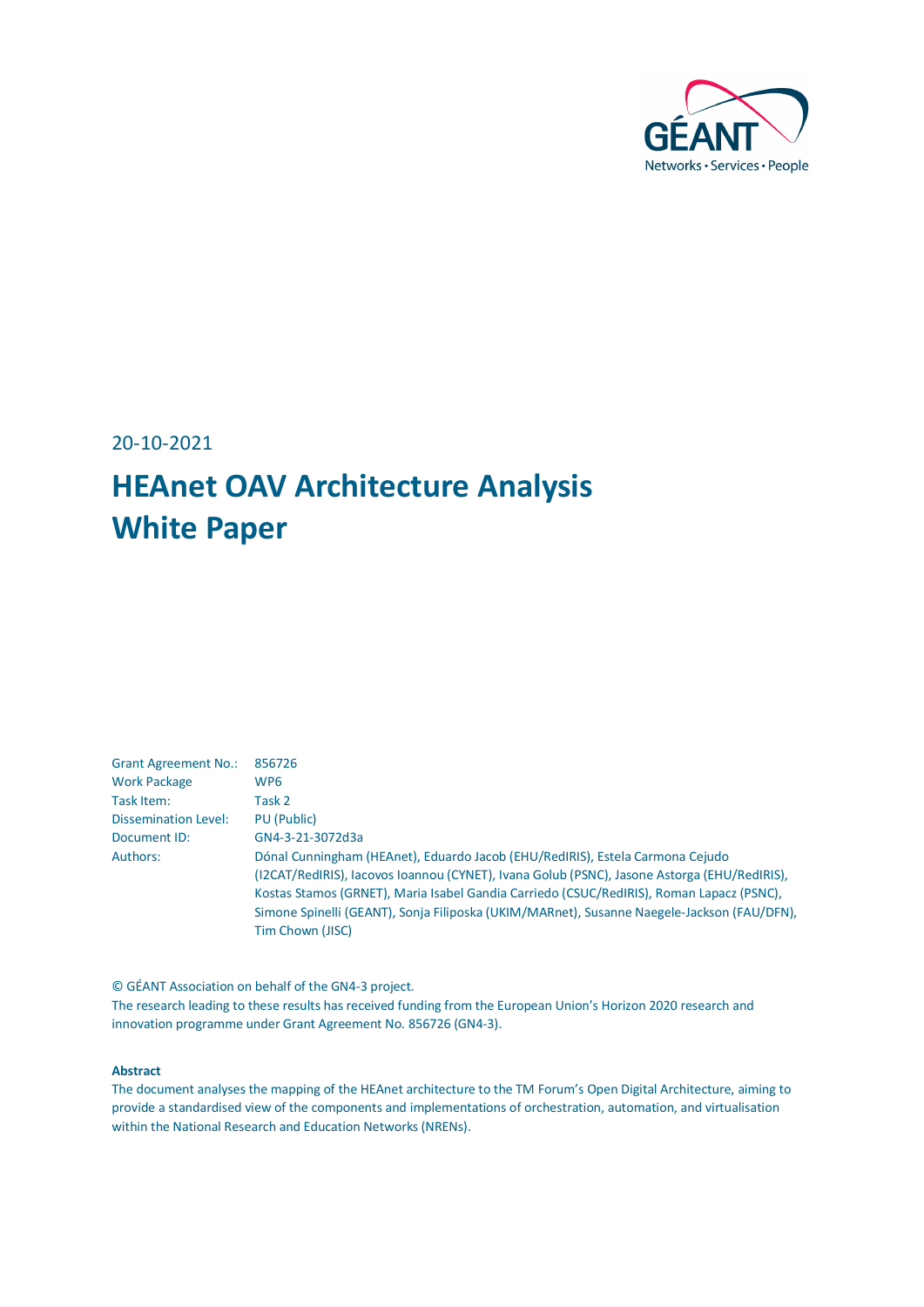

## **Table of Contents**

|                | <b>Executive Summary</b>       |                              |                                        | 1  |
|----------------|--------------------------------|------------------------------|----------------------------------------|----|
| $\mathbf{1}$   | Introduction                   |                              |                                        | 2  |
| $\overline{2}$ |                                | <b>Architecture Analysis</b> |                                        | 5  |
|                | 2.1<br>High-Level OAV Approach |                              | 5                                      |    |
|                | 2.2                            |                              | Mapping to ODA Functional Architecture | 6  |
|                |                                | 2.2.1                        | <b>Engagement Management</b>           | 7  |
|                |                                | 2.2.2                        | Party Management                       | 7  |
|                |                                | 2.2.3                        | <b>Core Commerce Management</b>        | 8  |
|                |                                | 2.2.4                        | Production                             | 9  |
|                |                                | 2.2.5                        | <b>Technical Domains</b>               | 10 |
|                |                                | 2.2.6                        | Intelligence Management                | 11 |
| 3              |                                | Conclusions                  |                                        | 12 |
| References     |                                |                              |                                        | 13 |
| Glossary       |                                |                              |                                        | 14 |

# **Table of Figures**

| Figure 1.1: HEAnet network                                          |     |
|---------------------------------------------------------------------|-----|
| Figure 2.1: The TM Forum ODA functional architecture                | 5.  |
| Figure 2.2: HEAnet management components mapped to the TM Forum ODA | 6   |
| Figure 2.3: SHIBA integrating with other components [TNC]           | 10. |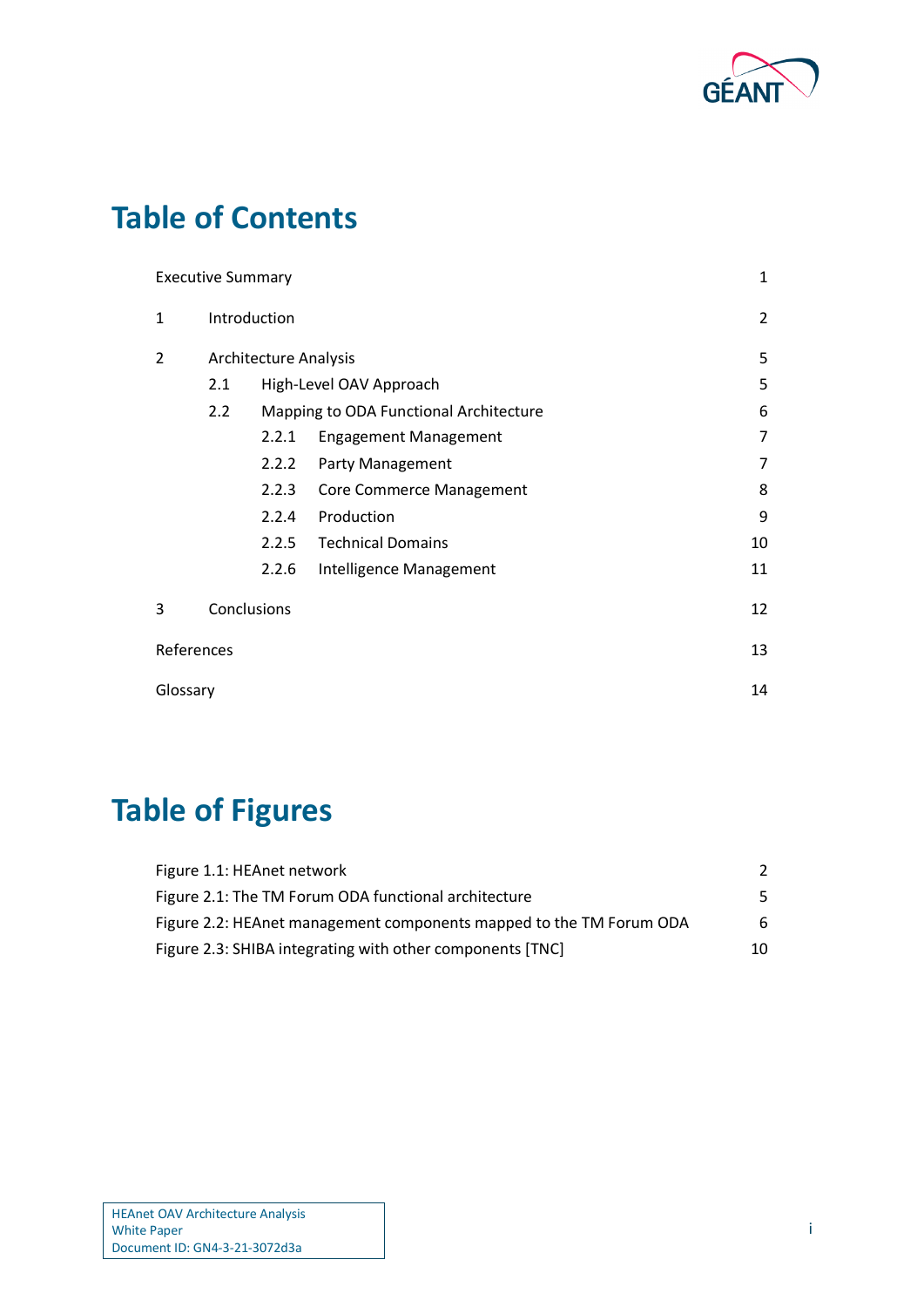

### <span id="page-2-0"></span>**Executive Summary**

Analysing National Research and Education Network (NREN) architectures from an orchestration, automation, and virtualisation (OAV) point of view, using a common reference architecture, helps align efforts, and find similarities in the way different functionalities and components are implemented, which in turn facilitates potential collaboration between organisations, and future interoperability. In pursuit of this goal, the GN4-3 *Network Technologies and Services Development* Work Package (WP6), *Network Services Evolution & Development* Task (T2) selected the TM Forum Open Digital Architecture (ODA) as a reference blueprint architecture that can be used for such crosscomparison. The rationale for that choice is described in Deliverable D6.6 *Transforming Services with Orchestration and Automation* [\[DEL\]](#page-14-1).

The WP6T2 team is working with NRENs to perform such mappings. In this document the team reports on an analysis of the different functional aspects of the HEAnet service management architecture, and how their components map to the ODA reference model. The mapping highlights the main characteristics and capabilities of the current HEAnet architecture, and how they fit into the main functional domains of ODA. The analysis was carried out in July 2021 by the WP6T2 team, supported by HEANet network architects.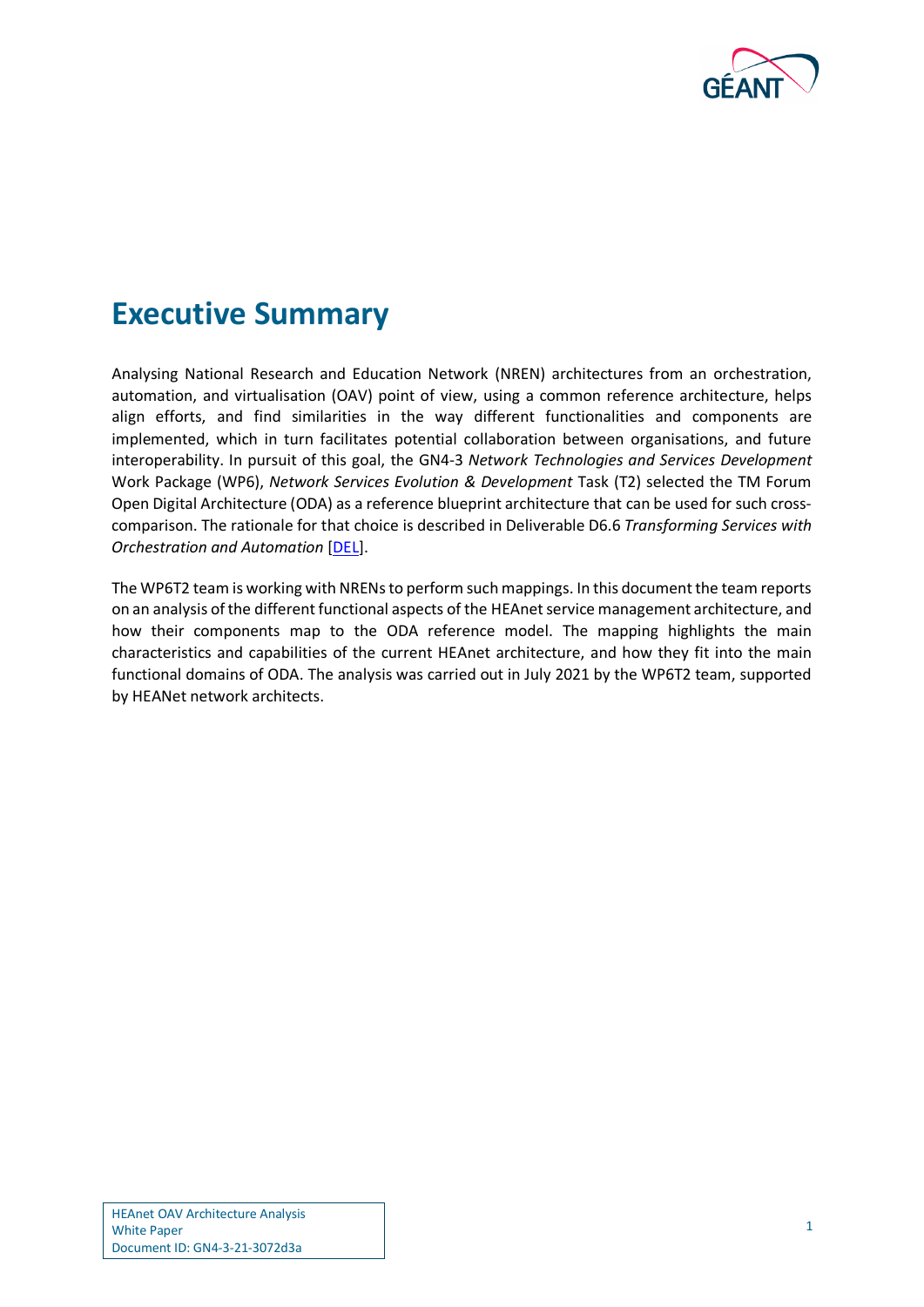

### <span id="page-3-0"></span>**<sup>1</sup> Introduction**

This document analyses the components of HEAnet's service management architecture, focusing on the Orchestration, Automation and Virtualisation (OAV) aspects of its implementation, and how these map to the TM Forum Open Digital Architecture (ODA). The NREN community can use this analysis to compare their own components and approaches with those of HEAnet; they may find similarities which inspire them to work together on their journey towards OAV. This mapping is part of a set of mappings of different NREN management architectures against ODA, thus providing a common reference point, and the means for a cross-NREN comparative analysis of components and approaches [\[DIS\]](#page-14-2).

HEAnet is Ireland's National Research and Education Network. It provides connectivity and additional IT services to all education and research institutions in the country - including primary and postprimary schools, universities, colleges, institutes, research organisations, etc. The NREN was initially established in 1983 and is funded by The Department of Education and the European Commission. HEAnet currently serves almost 80 clients [\[AHN\]](#page-14-3) and is well along the path of implementing its 2020-2022 Strategic Plan whose vision is to enable Ireland's digital ambition through technology in education. The high-level network map is presented i[n Figure 1.1.](#page-3-1)



#### <span id="page-3-1"></span>Figure 1.1: HEAnet network

HEAnet OAV Architecture Analysis White Paper Document ID: GN4-3-21-3072d3a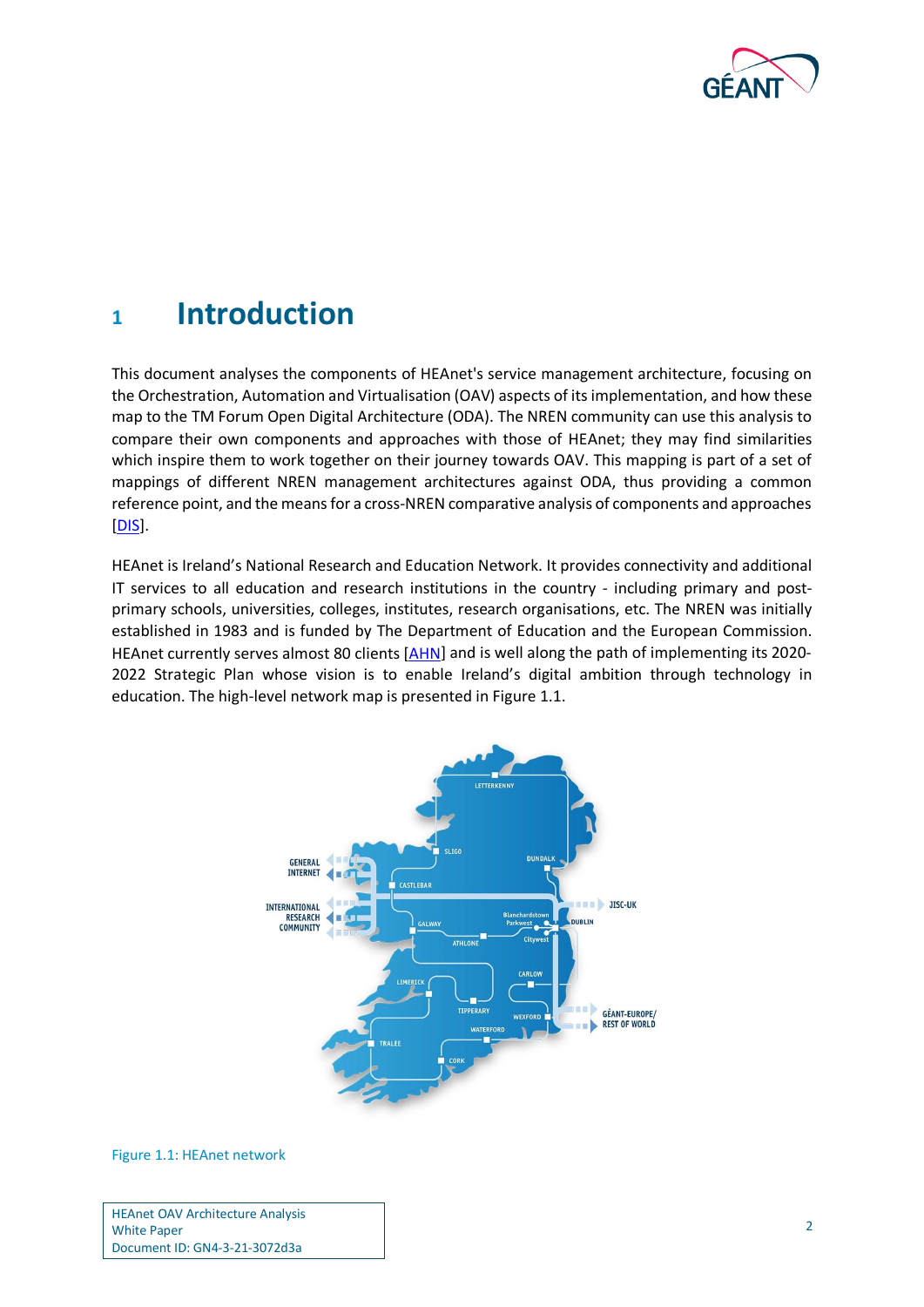Introduction



The main group of services that defines HEAnet's portfolio includes:

- Network connectivity
- Identity management and authentication
- Brokerage of cloud services
- ICT security and research engagement [\[HNS\]](#page-14-4)
- File, media and web hosting
- Federated single sign-on (SSO): Edugate
- Video streaming services

All HEAnet-provided services are based on the premise of providing common, repeatable, and shareable solutions for the whole education sector. One of the latest efforts by the NREN is the "eduroam Everywhere" project [\[EDU\]](#page-14-5) which plans to extend eduroam coverage to public libraries, buildings, and spaces outside campuses, as well as to private commercial infrastructure such as conference centres and public transport. A pilot with Dublin Bus is underway.

The standards of service delivery provided by HEAnet are outlined in the Client Charter [\[HCC\]](#page-14-6).

The main values championed by HEAnet are integrity, openness, collaboration, enthusiasm, and costefficiency. Therefore, it is of great importance to HEAnet to deliver common, repeatable, and shareable solutions to its client community. This commitment strongly shapes HEAnet's attitude towards service management and the related OAV processes.

When it comes to the network infrastructure, HEAnet continuously upgrades and expands its network. The core of this infrastructure is a flexible multi-layered national fibre network which is directly operated by HEAnet. In line with the HEAnet Strategic Plan (and capacity projections for the coming years), a new national IP backbone was rolled out in 2019. The Dublin Core Optical network was upgraded in 2020. Through a combination of traffic forecasting and network planning, HEAnet continues to provide its existing and new clients with scalable internet and cloud connectivity [\[HAR\]](#page-14-7) at all times.

As a response to the recent pandemic and the shift to online platforms and blended learning in schools, HEAnet has also upgraded its high-speed connectivity and content filtering for Ireland's primary and post-primary schools. In this way, smooth support for extensive use of tools such as Microsoft Teams and Google Classroom has been provided. In addition, during 2020, the bandwidth of almost 350 post-primary schools was upgraded. This resulted in over 70% of post-primary schools having connectivity speeds of between 200 and 500 Mbps. HEAnet is currently working on a fast-track two-year programme to upgrade the connectivity to 679 primary schools by the end of 2022 as defined in the National Broadband Plan. Secondary schools are all connected with symmetric circuits of at least 100 Mbps. Network connections to schools are implemented using a mix of technologies, including fibre, radio, and DSL.

All HEAnet services have defined service level agreements (SLAs) and are supported via the HEAnet Service Desk with a second tier of support provided by different expert teams. HEAnet also maintains a separate "Out-Of-Band" network that enables engineers to troubleshoot issues remotely when network issues occur.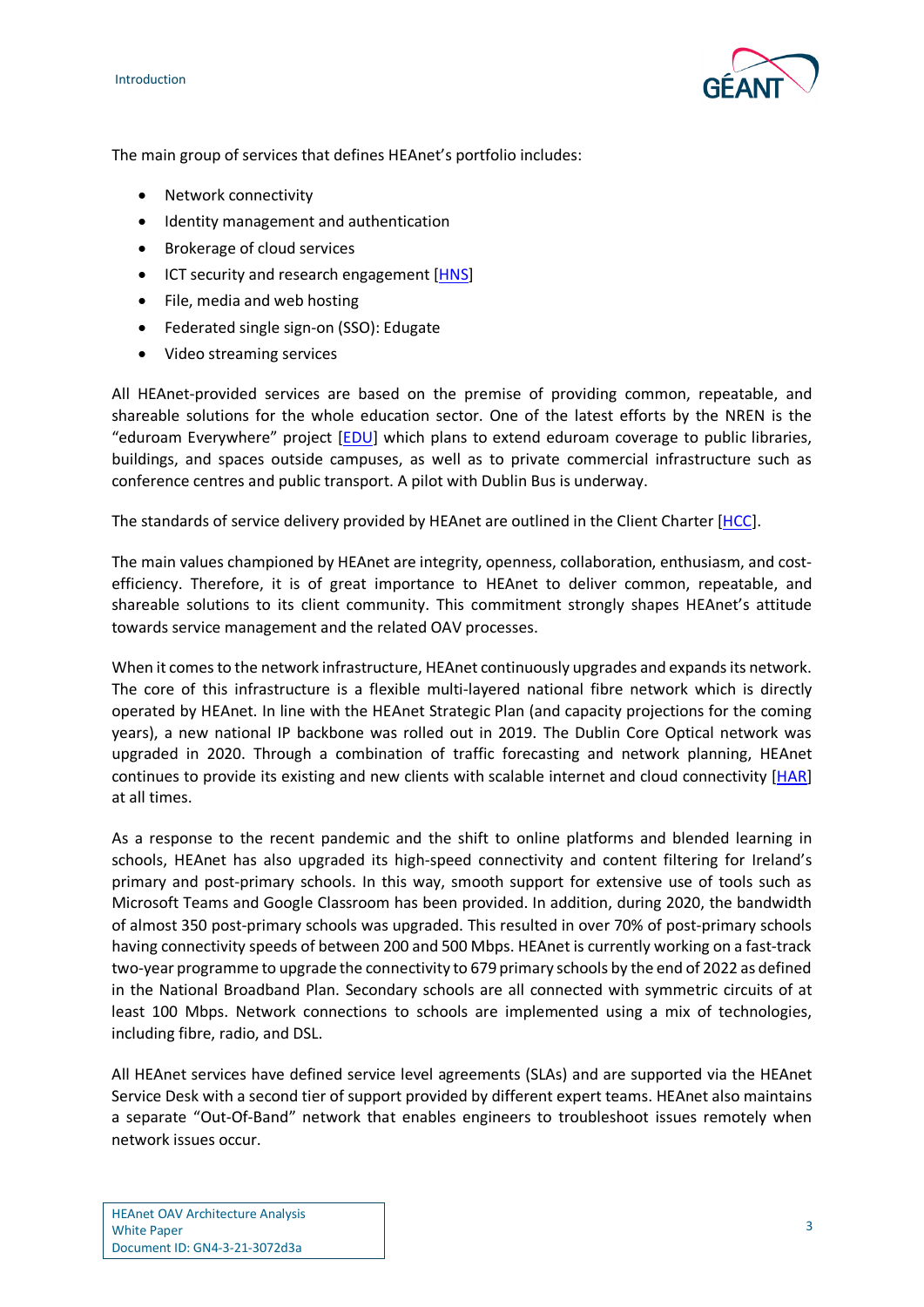

HEAnet's work is implemented through the joint efforts of several different teams:

- Technology teams:
	- $\circ$  Networks operational team in charge of the national backbone network and networking hardware used in the HEAnet data centres.
	- Innovation R&D team responsible for network design and planning, service engineering, research engagement and piloting, as well as development of network-related R&D projects.
	- $\circ$  Systems team provides IT systems support, in particular, VMware and Unix system administration.
	- $\circ$  Services Architecture team tasked with service design and software development, including activities such as building and piloting new services, and defining procedures and policies for service operation.
- Security team –the resident CIRT in charge of pen testing, security audits, etc.
- Finance and HR teams support all other internal teams in the organisation.
- Support teams:
	- Client Services team –a first point of contact with new clients and service orders.
	- Service Desk team first line of support for services.
	- Schools operational team focused on the support of primary and post-primary schools (students approximately 5-19 years old).

The ICT security services provided by HEAnet focus on supporting and improving the security posture of its clients by providing them with risk profile analysis, threat defence readiness, and up-to-date intelligence on future threats. Since 2019 all higher education clients have been subscribed to the service, and HEAnet acts as the focal security service provider. HEAnet's ICT Security Service comprises a number of individual security services such as ICT security and risk assessment, ICT policy review and development, provision of network security perimeter assessments (including penetration testing and vulnerability scanning), phishing simulation campaigns and reporting, security awareness training, and collaboration and provision of a Security Forum. All of these are provided by a dedicated HEAnet ICT Security Services team that also delivers security awareness training - both on-campus and online.

EduCampus is a special HEAnet subsidiary that provides consolidated business-critical ICT application services and Management Information Systems (MIS) systems to the Higher Education and Research sectors in Ireland [\[HAR\]](#page-14-7). These include a Student Records Management System, an HR and Payroll Management System, a Finance Management System, and a Library Management System.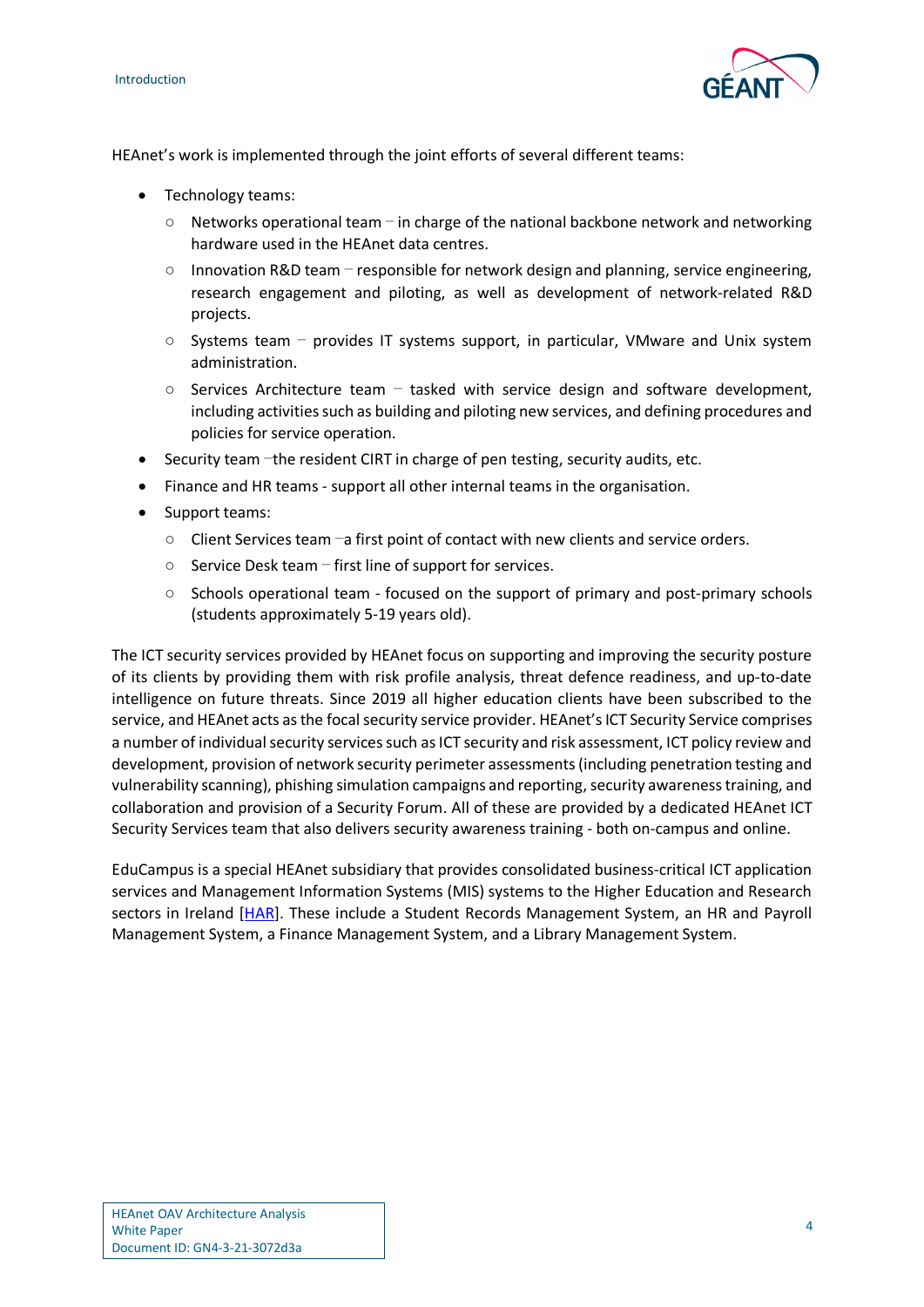

### <span id="page-6-0"></span>**<sup>2</sup> Architecture Analysis**

### <span id="page-6-1"></span>**2.1 High-Level OAV Approach**

HEAnet's OAV architecture analysis has been conducted using the TM Forum Open Digital Architecture's (ODA) [\[ODA\]](#page-14-8) functional blocks as a reference point. The TM Forum ODA is promoted as a blueprint for new digital industry architectures, and the rationale for its selection as a reference model by the GN4-3 WP6T2 team is given in Deliverable D6.6 *Transforming Services with Orchestration and Automation* [\[DEL\]](#page-14-1). The ODA documentation set provides common terminology, a minimum set of core design principles, and groups of decoupled functionalities. Together they define the requirements for the implementation of an agile model-driven service management architecture that incorporates orchestration and automated operations - across both virtualised and hybrid environments.

The main idea behind ODA is component decoupling and integration. This enables an independent choice of solutions for each component while at the same time maintaining a unified overall approach that supports the full end-to-end service lifecycle (including interoperability). The high-level ODA functional architecture maps the main components by their capabilities to the ODA function blocks (see [Figure 2.1\)](#page-6-2).



<span id="page-6-2"></span>

In a nutshell: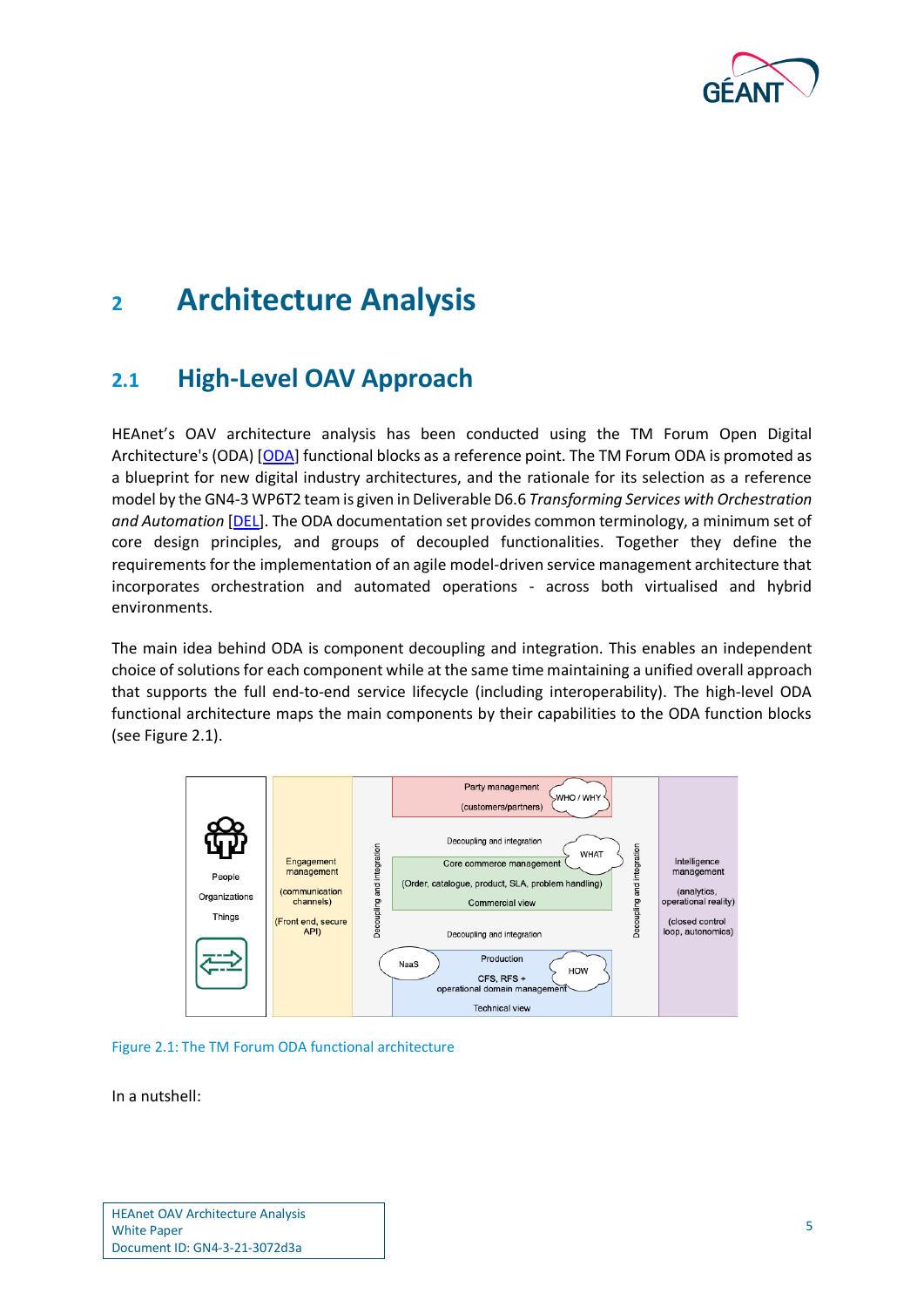

- The Party Management functional block handles the processes that are related to all parties that interact with the organisation, defining their roles and relationships.
- The Intelligence Management functional block describes the implementation of data analytics processes and, based on an analysis of these processes, provides closed control loops for full automation wherever possible.
- The Core Commerce Management functional block focuses on the placement of products and services to the customers, and manages the product lifecycle.
- The Production functional block manages the delivery and lifecycle of all customer-facing and resource-facing services that can be based on different technologies or might be a combination of multiple operational domains, including multi-domain services provided in cooperation with other parties.

### <span id="page-7-0"></span>**2.2 Mapping to ODA Functional Architecture**

When put into context of the TM Forum ODA functional representation, the HEAnet service management architecture components can be represented as shown in [Figure 2.2.](#page-7-1) The white boxes in the diagram represent HEAnet architecture components, and their placement within the ODA functional blocks is defined based on their main functions. If a component contains complex multifaceted functions, it is broken down into sub-components which are placed in the respective functional block.



<span id="page-7-1"></span>Figure 2.2: HEAnet management components mapped to the TM Forum ODA

| <b>HEAnet OAV Architecture Analysis</b> |
|-----------------------------------------|
| <b>White Paper</b>                      |
| Document ID: GN4-3-21-3072d3a           |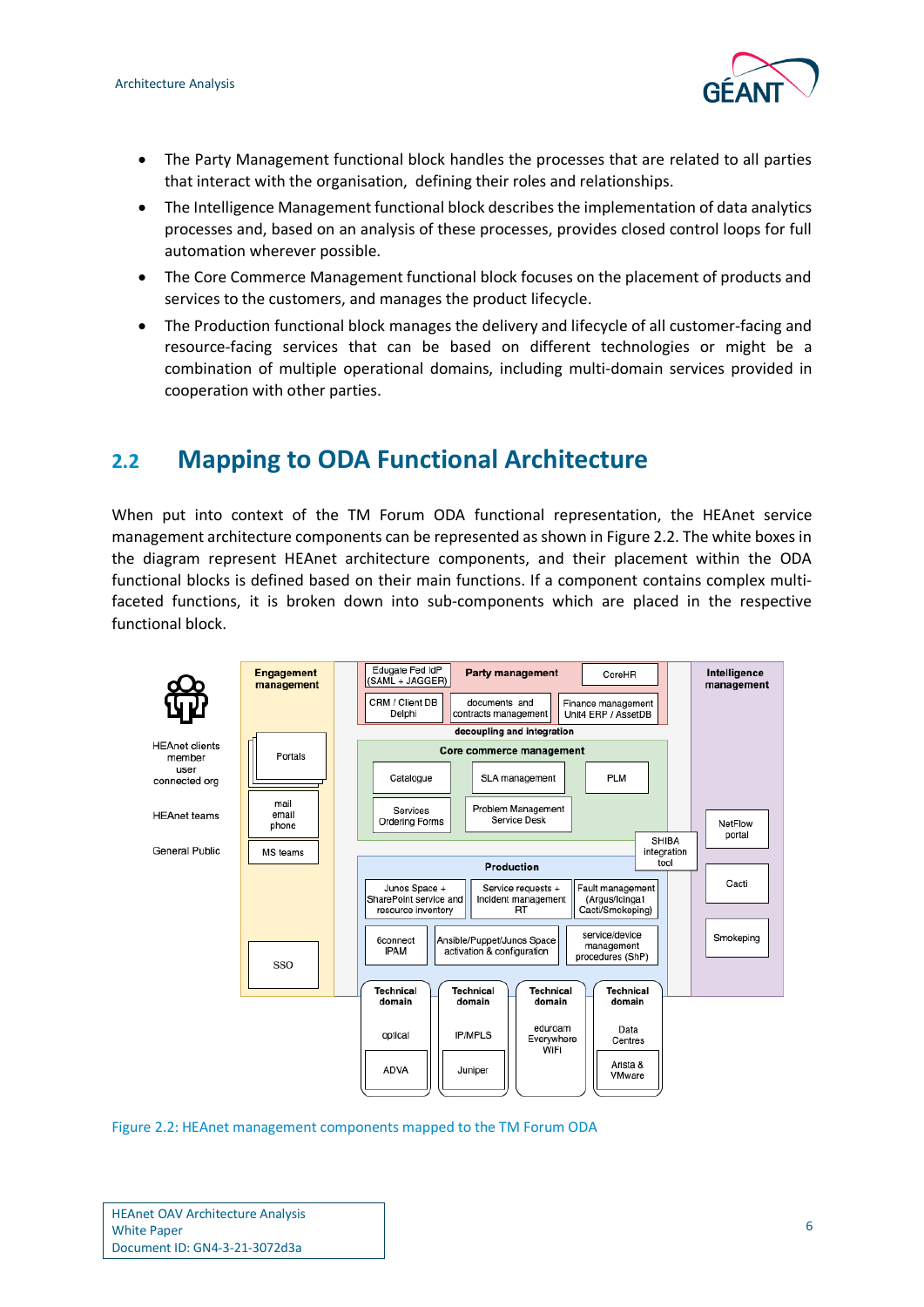

### <span id="page-8-0"></span>**2.2.1 Engagement Management**

HEAnet hosts a number of web portals hosted that provide all the information related to the services offered to their clients, including general and marketing information, links to order forms for the various services, and contact information for reporting problems and submitting queries. The main website [\[HNW\]](#page-14-9) is the starting place for the client journeys that can then continue via email, phone, or post-communication channels. There is also a managed Netflow portal for more detailed traffic analysis. This portal has proven to be useful for troubleshooting security and technical concerns, and also provides insights into the network utilisation. The portal also provides a link to the public tickets that are published by the Network Operations Centre (NOC).

The Client Services team is responsible for any initial enquiries from prospective clients together with the HEAnet NOC Service Desk where any issues can be reported (via phone or email).

Internally, HEAnet teams use Microsoft Teams to communicate and synchronise their work.

All detailed information provided to clients via the portals is accessible after going through a single sign-on (SSO) process integrated with federated identity management tools. The Edugate service partners with eduGAIN which is run by GÉANT, and enables easy access to federated services in the education sector via a network of over 2600 identity providers and 1800 service providers [\[EDG\]](#page-14-10).

#### <span id="page-8-1"></span>**2.2.2 Party Management**

HEAnet provides services to three categories of client organisations: member, user, and connected organisations. Member organisations have an active role in the HEAnet management, are connected to the network, and are eligible to subscribe to any service. User organisations are types of organisations that are connected to the network, and are eligible to subscribe to services as decided by the HEAnet Board. Connected organisations are only eligible to connect to the HEAnet network.

SSO is provided via HEAnet's Edugate service which is the cornerstone of Federated Identity for education in Ireland. The Edugate federated access is implemented using the SAML protocol and an additional tool, JAGGER, which was developed in-house by HEAnet. In addition to SAML and Shibboleth, HEAnet also offers managed IdP service support for Microsoft's Azure Multi-Factor Authentication (MFA) and Cisco's Duo MFA. They also support Microsoft's cloud-based user directory management platform.

For customer management purposes, an internal database called ClientDB was developed. It is owned by the Client Services team and stores information about clients including:

- Contact info (with several well-defined roles)
- Mailing lists
- Postal Address
- Services information including sites, circuit ID, domains, IP addresses, etc.

HEAnet is in the process of moving to a new Microsoft-based CRM that will take over storing client information from clientDB. However, clientDB will still be the place where the connection between customers and services, i.e. subscription information, is maintained.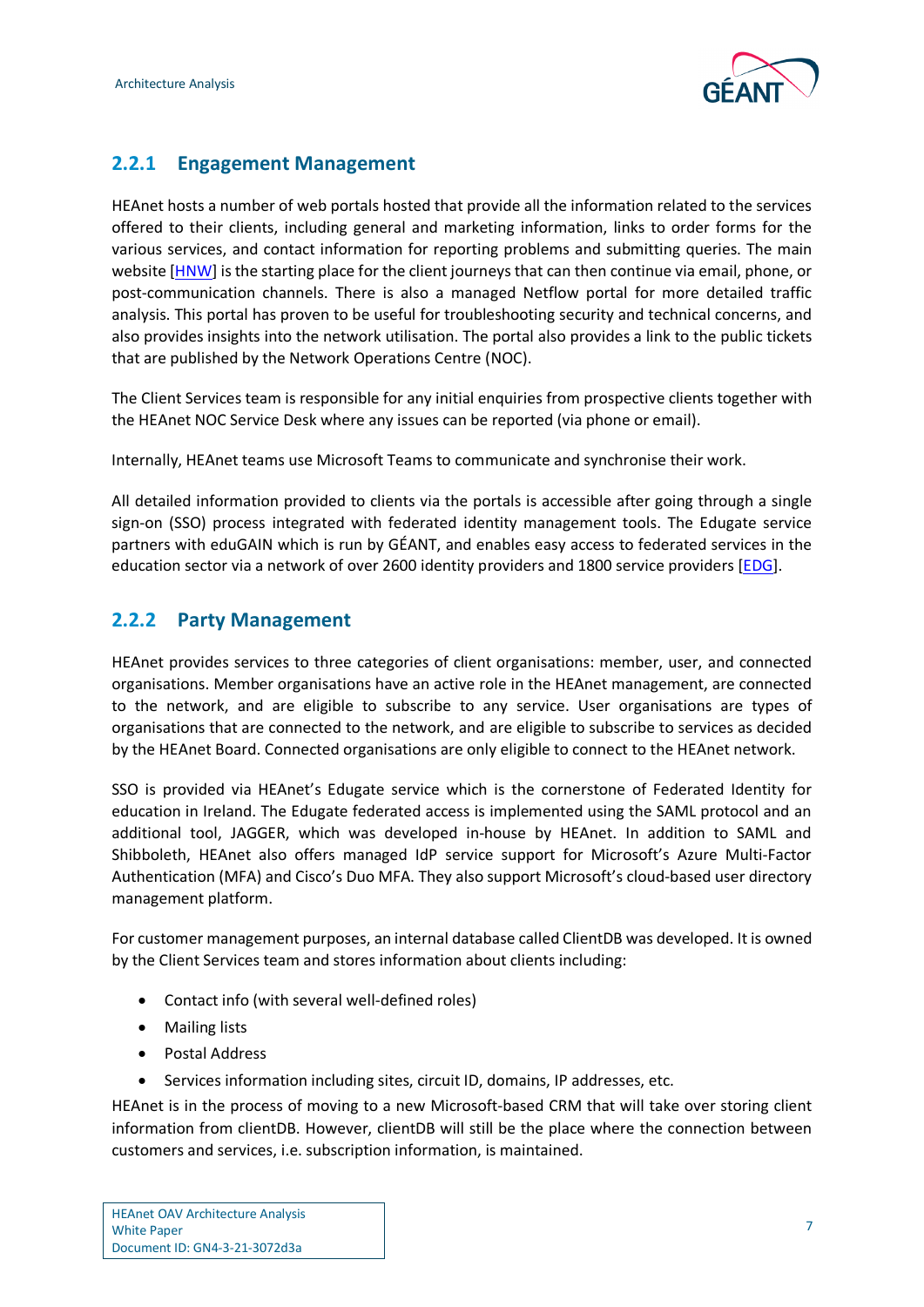

In 2020, the HR team migrated their work to a newly developed Human Resource Information System (CoreHR). The Finance team uses a specialised finance system, Unit4 ERP.

HEAnet also developed an internal tool, assetDB, to track the financial information about significant purchases (including network devices): quantities, locations, decommissioning and disposal information, related invoices, etc.

### <span id="page-9-0"></span>**2.2.3 Core Commerce Management**

The catalogue of available services is provided on the main HEAnet website [\[HNW\]](#page-14-9) which displays basic information about each service as well as detailed service specification documentation. All services are divided into five different service levels:

- level 1: brokered agreements
- level 2: services provided by third party
- level 3: pilot services
- level 4: managed services with client-side responsibility
- level 5: fully managed services

There are also links to each service's SLA documents which can be accessed via SSO. The primary SLA metric is service availability. Clients receive quarterly SLA reports for the network services.

HEAnet has also established a services pipeline that defines the product lifecycle management (PLM) process, from new service proposals to the design, pilot, and production stages.

As a part of the service catalogue, links to application forms for requesting/ordering services are available, for example, for ordering web hosting [\[HSO\]](#page-14-11). Once these forms are completed and the order is submitted, the HEAnet Client Services team is notified, and the established process for service fulfilment is started. The Client Services team also prepares all agreements as necessary and liaises with the Finance team for billing purposes.

The Service Desk team is the first point of contact for all technical issues and queries. The team provides support during business hours, while out-of-hours support is handled via on-call rotas of engineers. During office hours, the Service Desk Manager and Service Desk Engineers respond to queries, problems, and reported incidents according to clearly stated time frames that are defined in the Client Charter [\[HCC\]](#page-14-6). In cases when a more complex issue needs to be resolved, the team forwards the information to the appropriate HEAnet team.

Any information that is considered to be important for public dissemination is provided in a specialised Public ticket list [\[PTL\]](#page-14-12) which also includes a full historical archive of all public tickets.

To support schools in case of a problem, there is a separate dedicated Schools Broadband Service Desk operated by a third party that provides first-line support. If a ticket is escalated, HEAnet provides support through the HEAnet Service Desk (that in turn contacts the Schools NOC team) or out-of-hours via an on-call rota.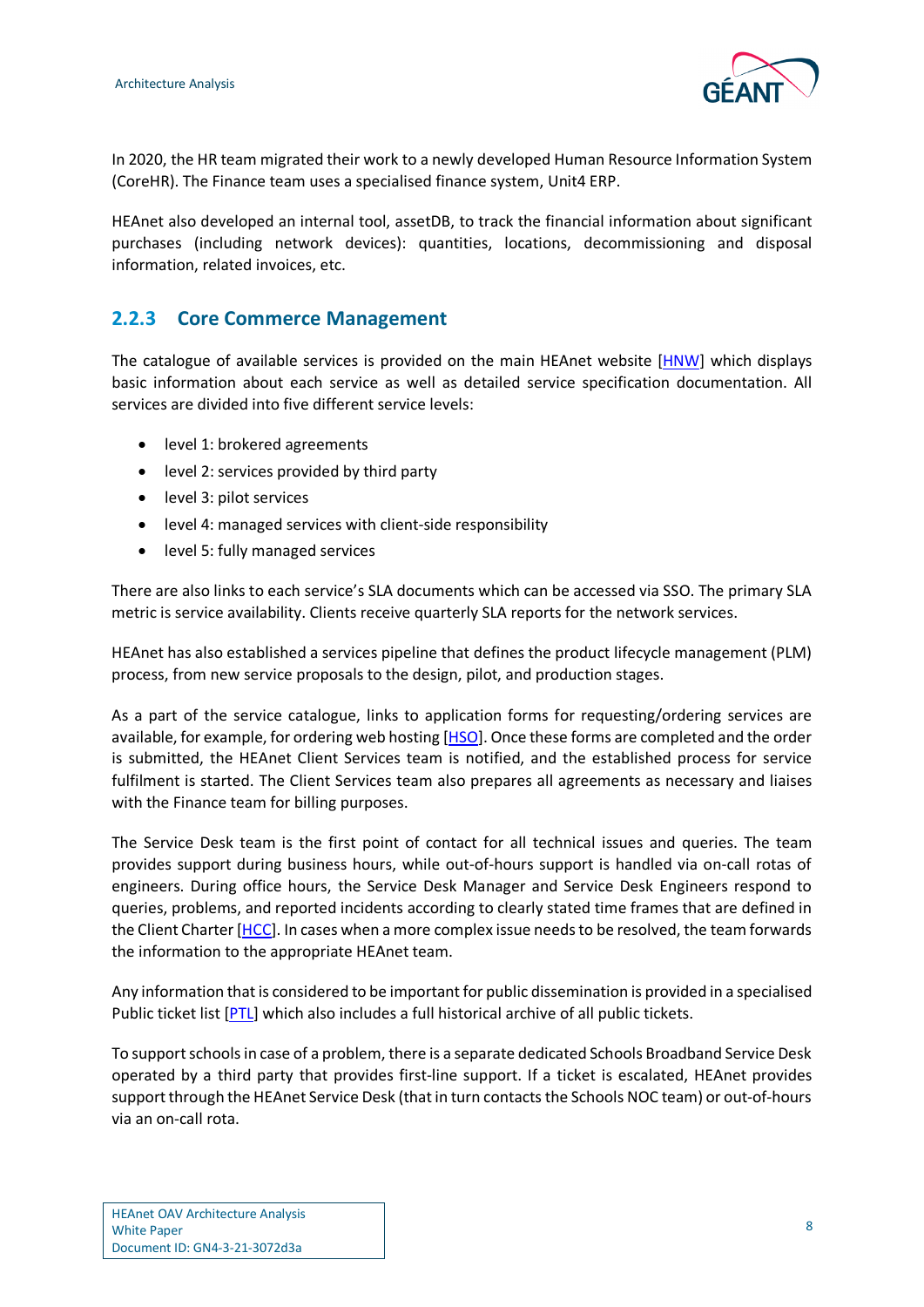

### <span id="page-10-0"></span>**2.2.4 Production**

All technical work related to services is done by the Operational teams which use the RT ticketing system to track and synchronise their activities. Every action is announced by sending an email to the official NOC email address (which automatically generates a ticket), and different types of work are categorised into different ticket queues. The internal HEAnet knowledge base contains detailed procedures for the activation, configuration, and fault management of both services and resources.

The Service Desk triages any tickets in the system that have been created from external queries, such as service problems or incident reporting. Based on the type of problem (network, systems, or security), they assign the ticket to the appropriate team. The Service Desk is also responsible for linking the ticket and the customer whose services are affected.

All alarms that come from HEAnet monitoring systems are pushed to a web page and are also copied to the NOC email where they generate/update trouble tickets. The ticket correlation process is executed manually - teams collaborate and decide which tickets need to be combined.

Overall network monitoring is done using the network status page which can be set to be viewed as a web browser sidebar by the engineers [\[HSB\]](#page-14-13). The sidebar includes information on Edugate servers, DDoS alarms (DDoS mitigation service is provided by Jisc), internal services, network services (such as P2P), and systems (e.g., IdP servers, hosts, reboot info, etc.). When a problem is spotted, team members react accordingly.

HEAnet's fault monitoring systems are based on a distributed instance of Icinga2 referred to internally as Argus. It is used to monitor both service components and the devices which provide them. The 24/7 monitoring (mostly done using SNMP but starting to use streaming telemetry) covers both virtual and physical hosts, hardware devices such as PDUs and webcams, Virtual Machines, Jarvis, 6Connect, data centre health (including Arista switches), AssetDB, and instances in the AWS and Microsoft Azure clouds.

6connect [\[IPP\]](#page-14-14), which has its own web GUI, is the commercial tool of choice for IP address management (IPAM), supporting both IPv4 and IPv6 addresses . The IP address allocation process is mostly manual; however, the 6connect API is used to provision some network reverse DNS ranges.

Documentation relating to the network and client-facing services is held in SharePoint.

#### *Automation and Integration Tools*

In the backbone network all IP services, L3VPNs, and E-lines are created using Junos Space's Connectivity Services Director (CSD) component, typically using a web GUI and a library of predefined templates. Junos Space also acts as a backbone network device inventory for storing attributes and version-controlled configurations of Juniper devices, and as the single source of truth for all non-data centre equipment [\[HNO\]](#page-14-15).

Once a circuit is created, an internally developed integration tool named SHIBA (Space/HEAnet Integration Broker Application, se[e Figure 2.3\)](#page-11-1) takes information from both Junos Space and 6connect, and notifies Argus to start monitoring the new circuit. In addition to the automated provisioning of Icinga and Cacti, it also integrates related DNS information.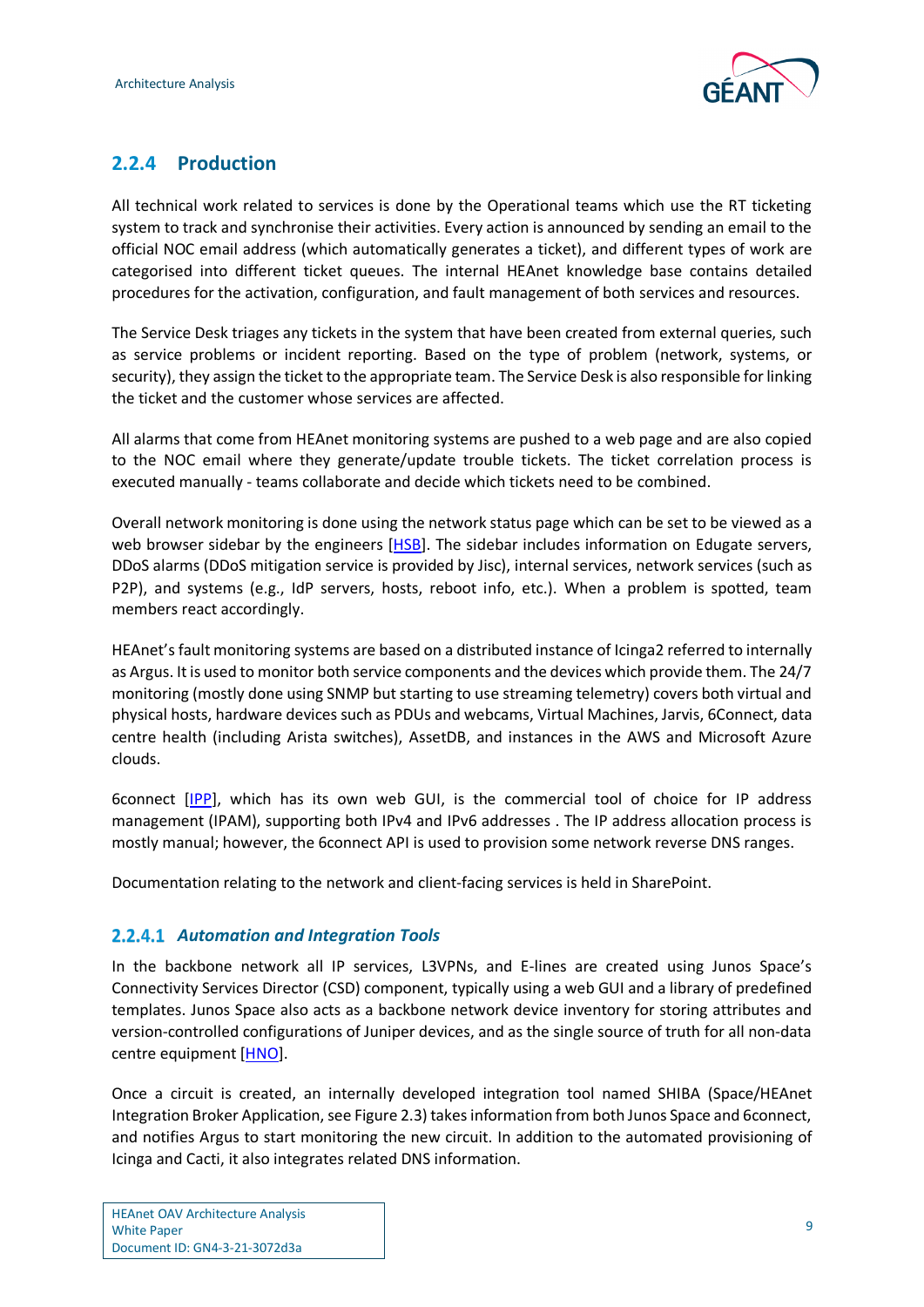



#### <span id="page-11-1"></span>Figure 2.3: SHIBA integrating with other components [\[TNC\]](#page-14-16)

Puppet is used to automate the commissioning and configuration of systems and hosts. Ansible is used to build network device configurations. Terraform is used for cloud provisioning. Network device configuration is done using Ansible, but circuit builds are done using CSD. The device information is kept in the internal Ansible inventory which is managed manually. Connecting to devices via SSH is only allowed for troubleshooting purposes. However, once the problem is identified, the fix is retroactively applied to the Ansible configuration files.

Capirca is also used for ACL generation for HEAnet's Data Centre infrastructure [\[CAP\]](#page-14-17), where it protects the services that are running on VMWare virtual servers. This is an open-source project that was originally developed by Google to enable fast development and deployment of network access control lists for a wide variety of platforms.

#### <span id="page-11-0"></span>**2.2.5 Technical Domains**

Considering the implementation specifics, the HEAnet network infrastructure can be divided into four main technical domains:

• **Optical Network** – as the national backbone network is built using ADVA optical equipment, ADVA kit is used to multiplex connections onto the single pairs of fibres. There are two loops of fibre around the country, while a third has been deployed in Dublin. Circuits on the optical layer are built using an ADVA GUI app.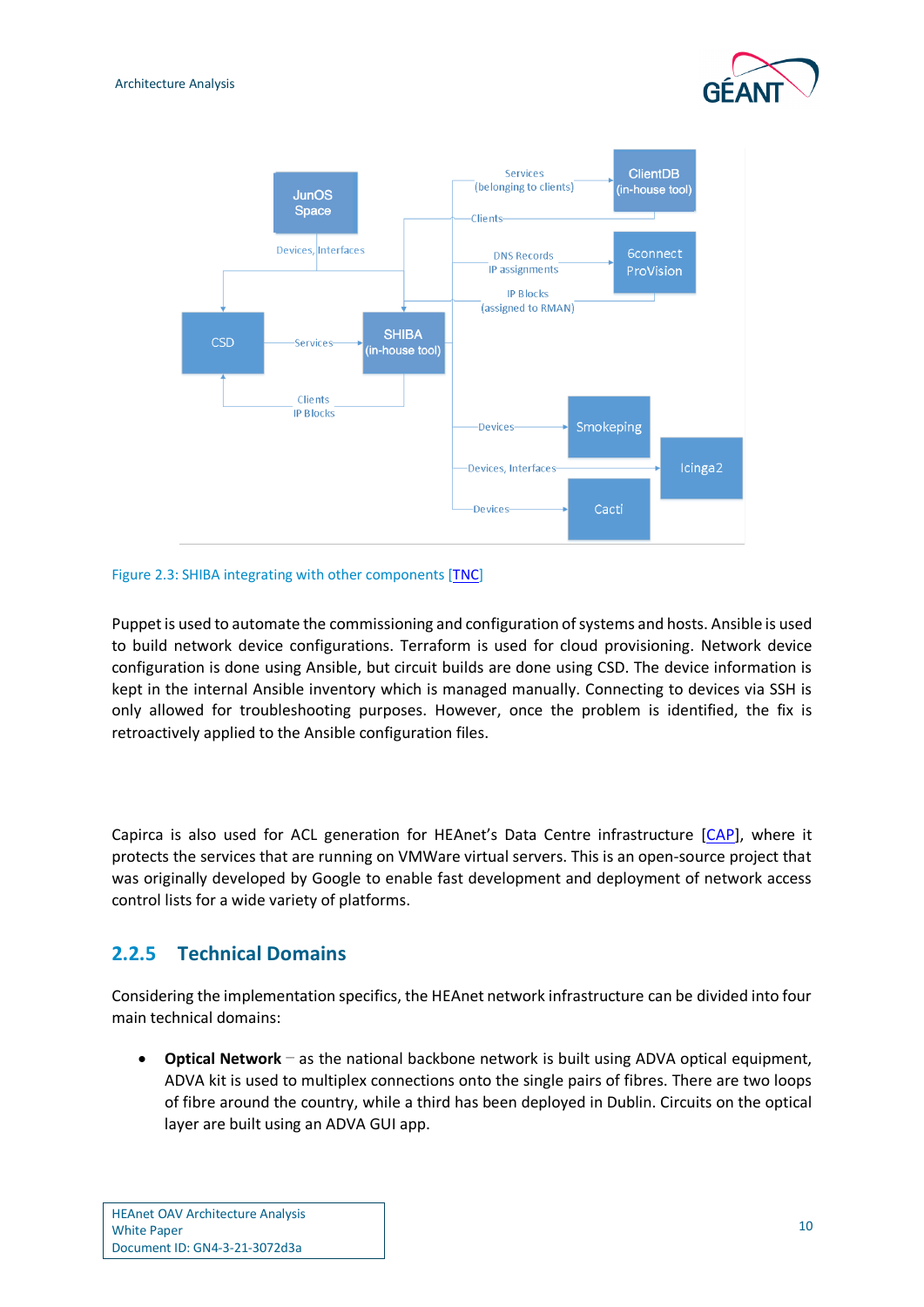![](_page_12_Picture_1.jpeg)

- **IP/MPLS Network** the IP/MPLS network consists of Juniper MPLS routers. Dual stack (IPv4 and IPv6) is supported, and IP routing is done in the Juniper global inet.0 and inet.6 tables. Elines are implemented using MPLS Layer 2 tunnels, and L3VPN services are available. MP-BGP is also used for advertising different types of addresses. The network is based on Juniper devices, and Ansible is used for initial device installation and configuration. CSD is used for circuit provision and modification.
- **Data centre** HEAnet has an active project that aims to consolidate and optimise data centre space until 2025. The project aims to remove two of the six PoPs in use by migrating the services to the rest of the locations. The project started as a result of the recent trend of moving to commercial cloud platforms. The project also includes a process for integrating data centre and network administrators. The data center networks are built using Arista DCS switches and support a significant VMWare footprint. A recent upgrade cycle has allowed HEAnet to implement network function virtualisation (NFV). In addition, HEAnet is increasing its use of Docker virtualisation and has already spun up several clusters to support this work. HEAnet hosts its own distributed Gitlab repository, and considerable use is made of its CI/CD capabilities.
- **eduroam** At the moment, eduroam is offered via more than 160 locations across Ireland, such as libraries, sports venues, and public transport. HEAnet's ambition is to make eduroam Wi-Fi available to students as much as possible, everywhere. In pursuit of this goal, the eduroam Everywhere project (currently underway) seeks to expand the number of sites at which eduroam is made available.

#### <span id="page-12-0"></span>**2.2.6 Intelligence Management**

At the moment HEAnet does not use any prediction methods or intelligence-based analysis on the gathered log files. The information is stored for enhanced visualisation, in-depth fault analysis, correlation, and capacity planning.

In addition to the tools referred to in the previous section, a separate NetFlow portal provided by Kentik is available to all clients. The portal helps clients to obtain a high-level view of their network traffic. Visualisation portals showing traffic graphs (based on Cacti [\[CVP\]](#page-14-18)) and latency (Smokeping [\[SVP\]](#page-14-19)) are also made available to clients.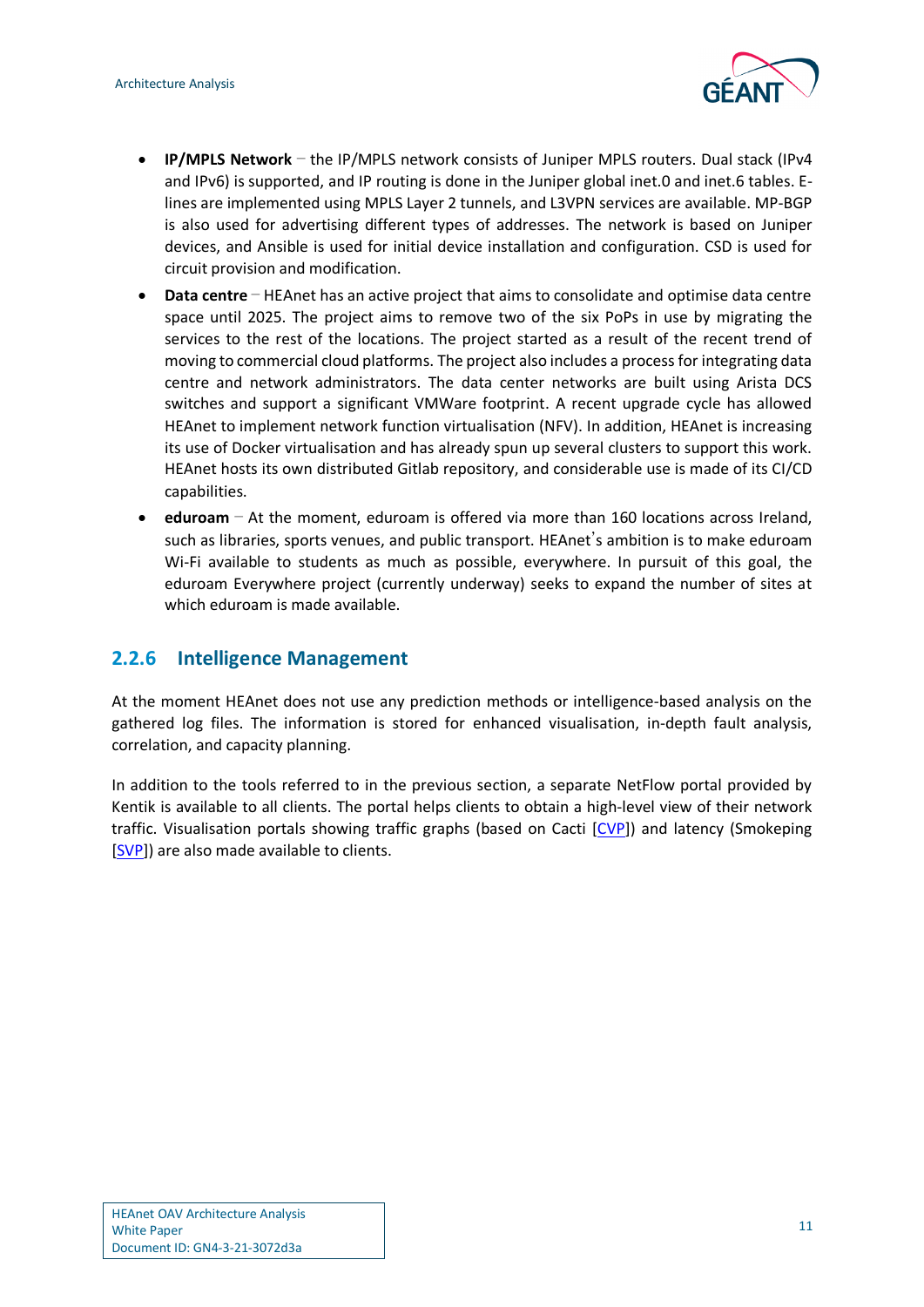![](_page_13_Picture_0.jpeg)

### <span id="page-13-0"></span>**<sup>3</sup> Conclusions**

HEAnet serves over a million Irish learners at all stages of their lives - whether in schools, colleges, or universities - as well as the Irish research community. Given the ever-growing number of services, users, and devices, HEAnet must leverage the benefits of OAV to maximise its impact and reach, while minimising cost, downtime, and engineering resources.

The HEAnet methodology for developing and implementing services is based on the premise of common, repeatable, and shareable solutions. All three are necessary for the effective digital transformation of an organisation, and the recognition of this need enables the creation of an environment that can easily adapt to dynamic changes and drive higher rates of customer satisfaction. This attitude towards services has enabled HEAnet to implement automation wherever repeatable tasks are found while also recognising the importance of moving to virtual infrastructures for hosting services (whether on-premise or using cloud solutions).

This architectural analysis has shown that HEAnet uses a mix of commercial, open source, and inhouse-developed tools to implement different parts of the established working processes of the full service lifecycle. The specific highlights include a well-established PLM pipeline for the development of new services, and the development of an in-house integration tool (SHIBA) that enables the orchestration of the service-provisioning process by forwarding the necessary information to the monitoring tools that are used to track a service's SLA once it is in place.

HEAnet also has considerable automation and orchestration experience - developed through managing both the backbone network and the data centre network through the use of Ansible, Puppet, and the successful use of device configuration change tracking and reconciliation. HEAnet's journey towards OAV can be used as an inspiration by other NRENs that are starting to implement OAV in their network management procedure.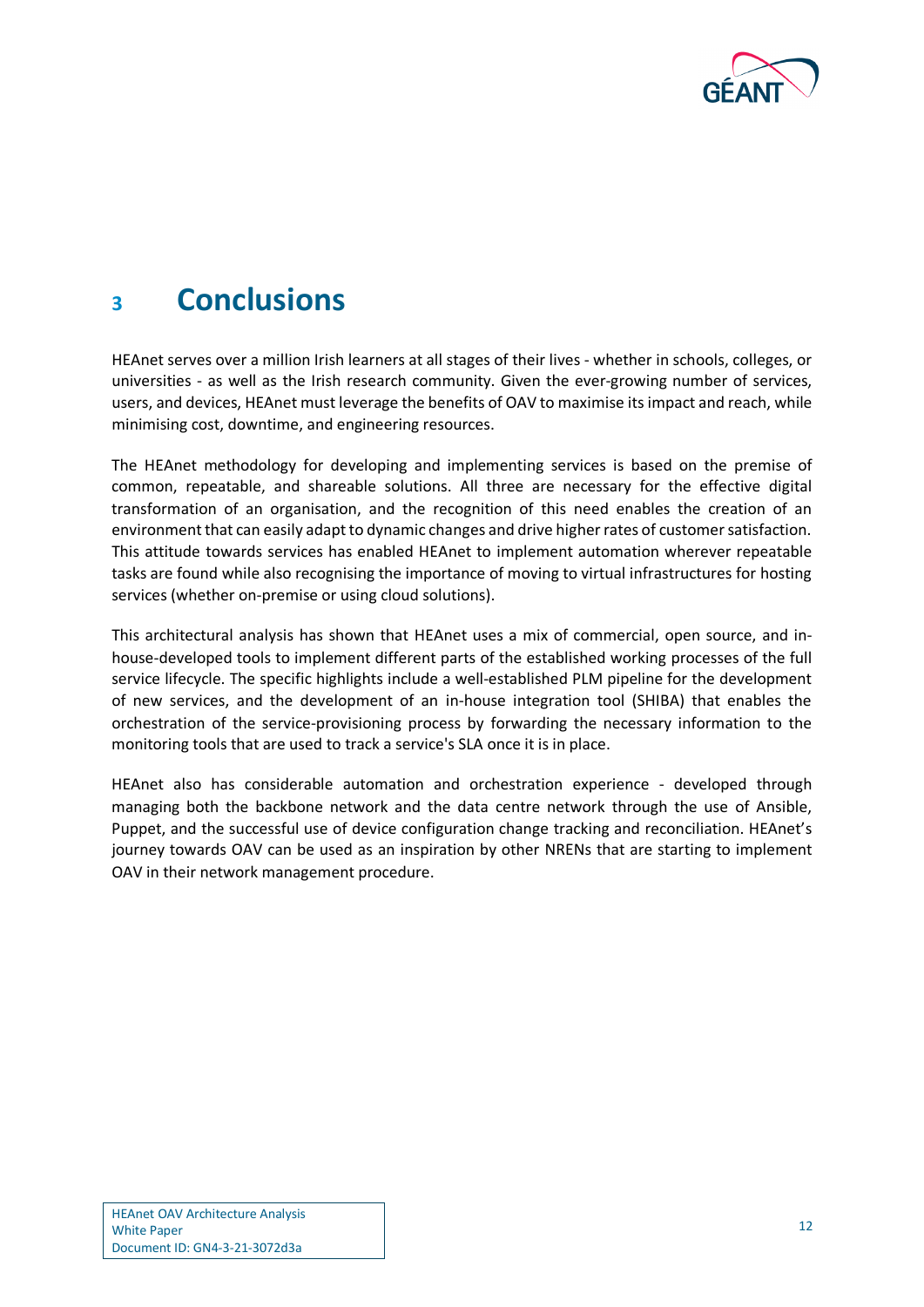![](_page_14_Picture_0.jpeg)

## <span id="page-14-0"></span>**References**

<span id="page-14-19"></span><span id="page-14-18"></span><span id="page-14-17"></span><span id="page-14-16"></span><span id="page-14-15"></span><span id="page-14-14"></span><span id="page-14-13"></span><span id="page-14-12"></span><span id="page-14-11"></span><span id="page-14-10"></span><span id="page-14-9"></span><span id="page-14-8"></span><span id="page-14-7"></span><span id="page-14-6"></span><span id="page-14-5"></span><span id="page-14-4"></span><span id="page-14-3"></span><span id="page-14-2"></span><span id="page-14-1"></span>

| [AHN] | https://www.heanet.ie/who-we-are/who-we-are                            |
|-------|------------------------------------------------------------------------|
| [CAP] | https://github.com/google/capirca                                      |
| [CVP] | https://graphs.heanet.ie                                               |
| [DEL] | GN4-3 D6.6 Transforming Services with Orchestration and Automation,    |
|       | November 2020, https://www.geant.org/Projects/GEANT Project GN4-       |
|       | 3/GN43 deliverables/D6.6-                                              |
|       | Transforming Services with Orchestration and Automation.pdf            |
| [DIS] | (White) Papers, Milestones and Other Documents, OAV wiki,              |
|       | https://wiki.geant.org/display/NETDEV/Dissemination                    |
| [EDU] | https://www.heanet.ie/services/connectivity/eduroam-everywhere         |
| [EDG] | GEANT eduGAIN service, https://www.heanet.ie/services/identity-        |
|       | access/edugate#how-to-join-edugate                                     |
| [HAR] | HEAnet Annual Report & Financial Statements for 2020,                  |
|       | https://www.heanet.ie/wp-content/uploads/2021/06/AR2020.pdf            |
| [HCC] | HEAnet Client Charter, 2020, https://www.heanet.ie/wp-                 |
|       | content/uploads/2020/08/HEAnet-Client-Charter.pdf                      |
| [HNO] | Donal Cunningham, HEAnet OAV Overview, TNC 2021 OAV BoF,               |
|       | https://events.geant.org/event/903/contributions/716/attachments/517/6 |
|       | 94/HEAnet-Donal-OAV summary v3.pdf                                     |
| [HNS] | https://www.heanet.ie/services                                         |
| [HNW] | https://www.heanet.ie/                                                 |
| [HSB] | https://sidebar.heanet.ie                                              |
| [HSO] | https://webforms.heanet.ie/webhosting                                  |
| [IPP] | https://6connect.heanet.ie                                             |
| [ODA] | TM Forum, GB998 Open Digital Architecture (ODA) Concepts & Principles  |
|       | v2.1.0, March 2021,                                                    |
|       | https://www.tmforum.org/resources/reference/gb998-open-digital-        |
|       | architecture-oda-concepts-principles-v2-1-0/                           |
| [PTL] | https://ticketing.heanet.ie/public/index.html                          |
| [SVP] | https://smokeping.heanet.ie                                            |
| [TNC] | Eoin Kenny, Orchestration, Automation & Virtualisation BoF, TNC, 2019, |
|       | https://wiki.geant.org/display/NETDEV/OAV+BoF+@+TNC19?preview=/12      |
|       | 3793644/123793889/TNC19-OAV-HEANet-v1.pdf                              |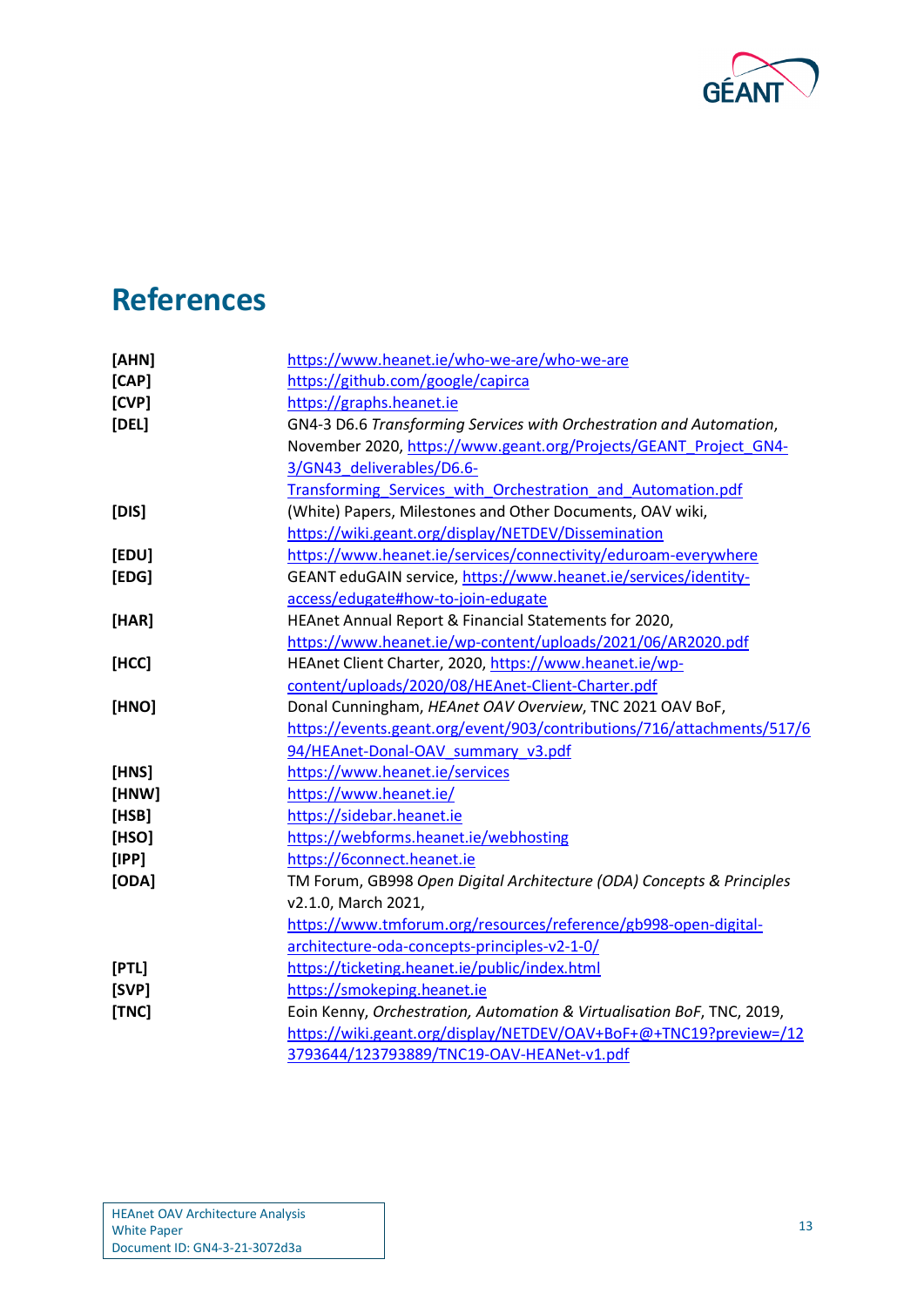![](_page_15_Picture_0.jpeg)

# <span id="page-15-0"></span>**Glossary**

| ACL           | <b>Access-Control List</b>                          |
|---------------|-----------------------------------------------------|
| <b>API</b>    | <b>Application Programming Interface</b>            |
| AWS           | Amazon Web Services                                 |
| <b>BGP</b>    | <b>Border Gateway Protocol</b>                      |
| CI/CD         | <b>Continuous Integration / Continuous Delivery</b> |
| <b>CIRT</b>   | Computer Incident Response Team                     |
| <b>CRM</b>    | <b>Customer Relationship Management</b>             |
| <b>CSD</b>    | <b>Connectivity Services Director</b>               |
| <b>DB</b>     | Database                                            |
| <b>DDoS</b>   | Distributed Denial of Service                       |
| <b>DNS</b>    | Domain Name System                                  |
| <b>DSL</b>    | Digital Subscriber Line                             |
| <b>GUI</b>    | <b>Graphical User Interface</b>                     |
| НR            | <b>Human Resources</b>                              |
| ICT           | Information and Communications Technology           |
| <b>IdP</b>    | <b>Identity Provider</b>                            |
| IP            | <b>Internet Protocol</b>                            |
| <b>IPAM</b>   | IP Address Management                               |
| <b>Mbps</b>   | Megabits per second                                 |
| <b>MFA</b>    | Multi-Factor Authentication                         |
| <b>MIS</b>    | <b>Management Information Systems</b>               |
| <b>MP-BGP</b> | Multiprotocol Border Gateway Protocol               |
| <b>MPLS</b>   | <b>Multiprotocol Label Switching</b>                |
| <b>NFV</b>    | <b>Network Function Virtualisation</b>              |
| NOC           | <b>Network Operations Centre</b>                    |
| <b>NREN</b>   | National Research and Education Network             |
| <b>OAV</b>    | Orchestration, Automation and Virtualisation        |
| <b>ODA</b>    | Open Digital Architecture                           |
| <b>PLM</b>    | Product Lifecycle Management                        |
| PoP           | <b>Point of Presence</b>                            |
| <b>PTL</b>    | <b>Public Ticket List</b>                           |
| R&D           | <b>Research and Development</b>                     |
| <b>SAML</b>   | Security Assertion Markup Language                  |
| <b>SHIBA</b>  | Space/HEAnet Integration Broker Application         |
| <b>SLA</b>    | Service Level Agreement                             |
| <b>SNMP</b>   | Simple Network Management Protocol                  |
| <b>SSH</b>    | <b>Secure Shell</b>                                 |
| SSO           | Single Sign-On                                      |